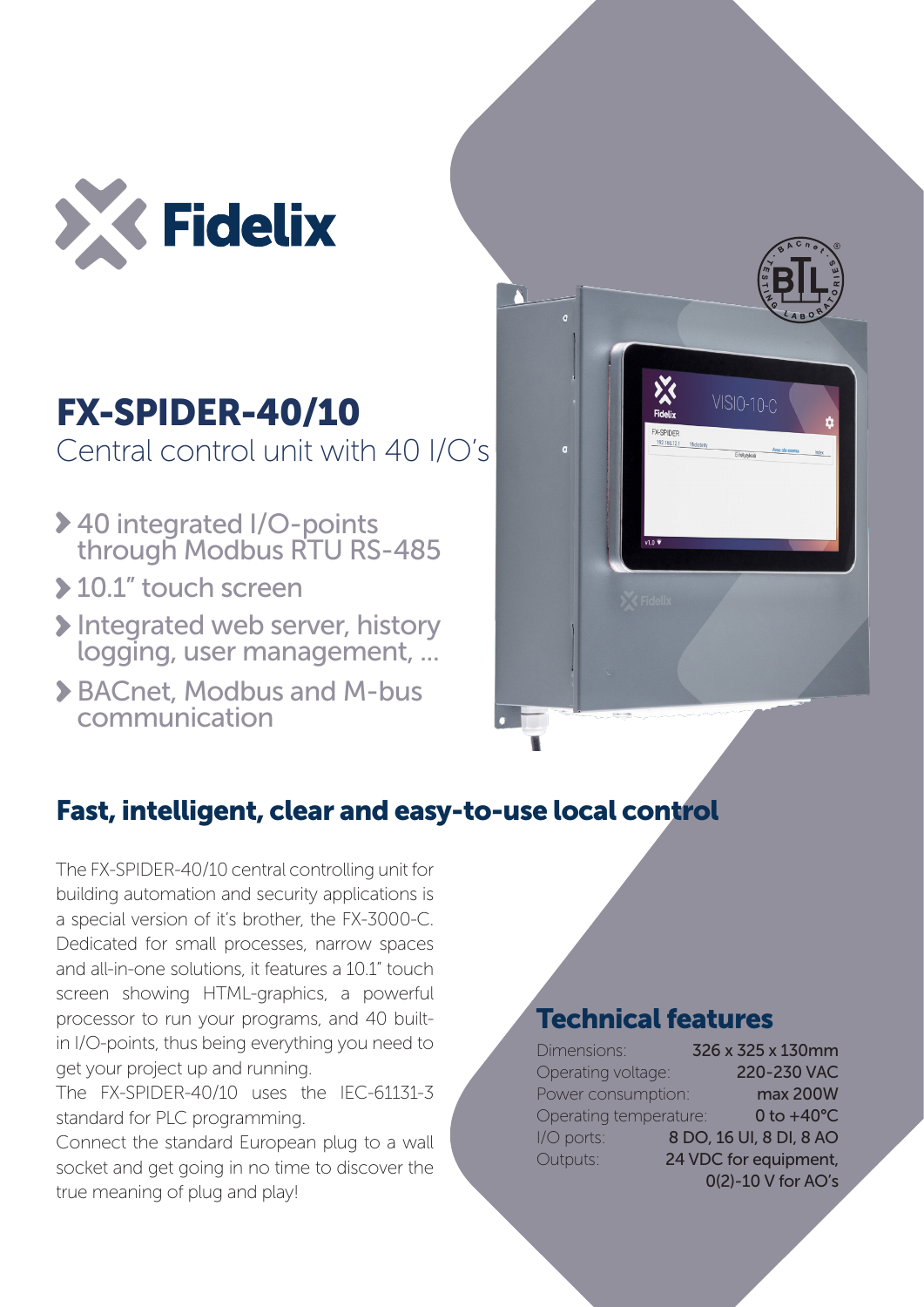#### Connections overview

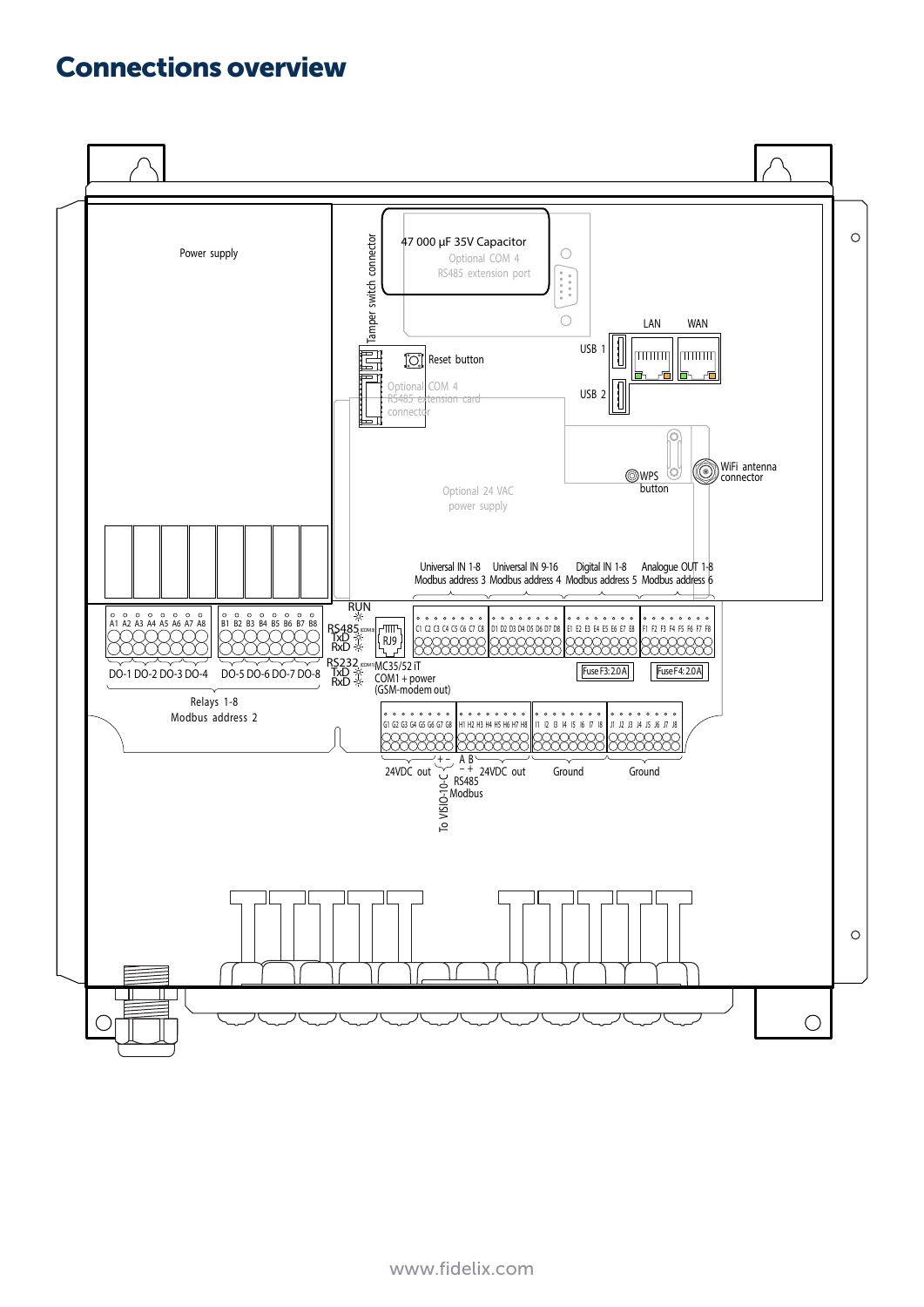Power supply: The FX-SPIDER-40/10 controller comes with a standard European CEE 7/7 plug and is thus powered with 230 VAC. There is an adapter inside the encasing that powers all internal equipment, and also offers 24 VDC through connectors G1..G7 and H3..H8.

The controller has a backup capacitor. The capacitor is used -when the power is interrupted- to allow for a controlled shutdown of the controller. The controller will save all point data and close all running processes correctly, preventing possible data loss upon power interruptions.

**IMPORTANT!** As the power supply wire also serves as a power strip separator for the controller, the lead power cable may ONLY be plugged into an easily accessible and GROUNDED socket.

Fuses: The FX-SPIDER-40/10 has two fuses marked F3 and F4, protecting the 24VDC outputs. They are Fast Acting Fuses (Flink) of 2.0 Ampère. F3 is connected to outputs G1..G7, F4 is connected to outputs H3..H8.

The fuses should only be replaced with original fuses approved by IEC 60127-2. Use only fast 5x20 glass tube fuses. Always disconnect the main power supply plug before replacing fuses.

Chip: The FX-SPIDER-40/10 controller has an NVidia Tegra 2 dual core Cortex-A9, 1 GHz processor, 512 MB NAND Flash memory (8 bit), 256 MB DDR2 RAM memory (32 bit) and runs Microsoft Windows Embedded CE 6.

USB: The FX-SPIDER-40/10 has 2 USB ports. With the Update Tool software, the USB1 port can be used to update, consult or reset certain settings that require local intervention. The USB2 port is allocated to the internal router.

Network: The controller has three different networks, a wired WAN and LAN and a Wi-Fi to connect to -for instance- with a laptop in the technical room.

Use the Ethernet port marked 'WAN' to connect the controller to an external network. The other port, marked as 'LAN', can be used to connect a VISIO-10-C touchscreen display, extend the local network, connect multiLINK modules, or to connect field devices. Both ports operate at 10/100 Mbit/ sec and have automatic speed negotiation (MDI / MDI-X). The built-in router operates fully independently and offers IEEE 802.1X support.

The wireless network is hosted by a chip with 1T1R at 2.4GHz and offers a 150 Mbps connection via 802.11b/g/n modes. By default, an antenna is connected to the motherboard. To get better reception, the antenna can be moved to the outside of the metal encasing.

There is a WPS button inside the encasing -next to the antenna-connectorto connect devices without the use of passwords. It can be reached with a thin object like a pen.

The default IP address of the controller are: on the WAN port: 10.100.1.198, on the LAN port: 192.168.11.1 and on the Wi-Fi network: 192.168.12.1.

Network ports LEDs: The orange LEDs indicate network activity for each port. The green LED of the LAN port is the controller's "heart beat"; slow blinking with 2 second intervals indicates normal CPU operation.

Web server: The FX-SPIDER-40/10 has an embedded FTP and web server. The user interface of the device is provided through the web server, which allows the device to be accessed from any browser. The VISIO-10-C operator panel also uses the same web interface, providing the same user experience locally and remotely.

Reset: Pressing the reset button inside the encasing will trigger a saving of the point data and restart the controller.

µSD memory card: The FX-SPIDER-40/10 has a µSD card-slot. This is used to store system backups. The controller automatically makes weekly backups to the µSD card. It is located underneath the metal cover that is protecting the circuit board.

Battery: The internal real time clock is powered by a replaceble CR2032 battery when the controller's power supply is not connected. It is located underneath the metal cover that is protecting the circuit board.

GSM-modem: The RJ9-port is an RS232 interface to the COM1 port of the controller. Using the FX-SP-D9F cable, a serial GSM-modem can be used to send out alarms as SMS messages or receive SMS controls. The port offers both operating voltage and communication to the modem.

Serial communication: The internal I/O's on the FX-SPIDER-40/10 are connected internally to serial port COM3 on a Modbus RTU loop over RS485. The I/O's occupy fixed addresses 1..6, but the loop can continue from connectors H1/H2.

Optionally, an additonal RS485 card can be attached to the COM4 port. This allows for the controller to operate two separate serial ports on different speeds or with different communication protocols.

Connecting the I/O's: The connectors are marked with a combination of a letter and a number. Each connector has its own letter code and the connector points are coded with numbers. The connectors are all of the springback type. The two connector points on top of each other are all internally connected so that two wires can be connected to the same physical and logical point - one to each connector. Wires can be released from the connectors by pressing the gap between the connector points with a screwdriver.

On connectors A1..B8 (relay output connectors), cables with a diameter of  $0.2$ mm<sup>2</sup> - 2.5 mm<sup>2</sup> can be used. On the other connectors (C1..J8), cables with a diameter of 0.2mm<sup>2</sup> - 1.5 mm<sup>2</sup> can be used.

Relays: The FX-SPIDER-40/10 has 8 relay outputs on connectors A1..B8. The relays are of the Normal Open type. The maximum load per relay is 6A at 230 VAC or 5A at 30 VDC. In the firmware, the relays are recognised as a DO-module at Modbus address 2 and points are configured as DO-points.

Attention! If 230VAC and low voltage connections are both used on the relays of the FX-SPIDER-40/10, the different voltages must be separated by leaving at least one empty connector point between them to ensure sufficient clearance.

Universal Inputs: In the firmware of the FX-SPIDER-40/10 the inputs provided by connectors C1..D8 are recognised as two AI-modules at Modbus addresses 3 and 4. These universal inputs can be programmed as voltage signal measurements (0..10V), resistive measurements, indications or alarms. The type of measurement is defined in the conversion table selected in the point-programming. Indication and alarm points are always resistive measurements.

Connect resistive sensors between connectors C1..D8 (reference) and I1..J8 (ground). Active sensors need only be connected to connectors C1..D8. Make sure to keep the ground level of sensor and controller at the same level. When using the internal 24VDC outputs (G1..G7 and H3..H8), this is already the case.

Attention! Universal inputs are not suitable for fast changing signals. With all measuring points in use, each point is measured approximately every 3 seconds. Use the safety loop inputs to measure rapidly changing signals.

Safety loop inputs: The FX-SPIDER-40/10 has 8 safety loop inputs on terminals E1..E8. The reference level for the inputs is terminals I1..J8. These inputs are recognised as an SI-module at Modbus address 5. Security inputs can be defined as safety alarms (with or without termination resistor), indications or pulse counter points in the point-programming.

Safety loop inputs are fast and also suitable for pulse measurements. When programming pulse measurements, connectors E1..E8 are assigned to points 31..38 of the SPIDER-module at Modbus address 1.

0..10 V Analogue Outputs: Analogue Outputs F1..F8 send out 0-10V signals with an impedance of 1kΩ, at a maximum load of 10 mA.

In the firmware of the FX-SPIDER-40/10 the outputs are recognised as an AO-module at Modbus address 6.

24 VDC out: The FX-SPIDER-40/10 has 13 connectors (G1..G7 and H3..H8) at which it offers 24 VDC out to power field equipment. Aside the VISIO-10-C touchscreen display (12 Watt or 500 mA reserved), the maximum total load of all devices connected to these outputs is 36 Watt or 1.50 A.

24 VAC out: To power actuators or more power-demanding sensors, an optional 24 VAC transformer in its own metal enclosure can be installed inside the metal box of the FX-SPIDER-40/10. It is separately powered (connected in parallel) through the same 230 VAC plug the controller itself is powered with. The maximum load on the transformer is 20VA or 1.0A continuous, with allowed momentary peak-loads up to 60VA.

G7-G8: The G7+G8 connectors (24 VDC and GND) provide power to the 10.1" VISIO-10-C touchscreen display. This means G8 is the only point on the G-connector where no 24 VDC out is provided.

Touchscreen display: The FX-SPIDER-40/10 is equipped with a 10.1" VISIO-10-C touch screen display mounted on the door. Consult the VISIO-10-C (or VISIO-15-C) datasheet and manual for more details. The VISIO-10-C display is pre-connected to the Wi-Fi of the FX-SPIDER-40/10. Optionally the display can be left out and then the door will be a full metal plate.

Programming: Use our software suite FX-Editor, offering a clear and efficient project overview, to program the controller. It makes programming not only an easy, but also a speedy process and seemlessly combines the creation of web pages (HTML), point programming and PLC code (IEC-61131-3 compliant) into one easy-to-manage package.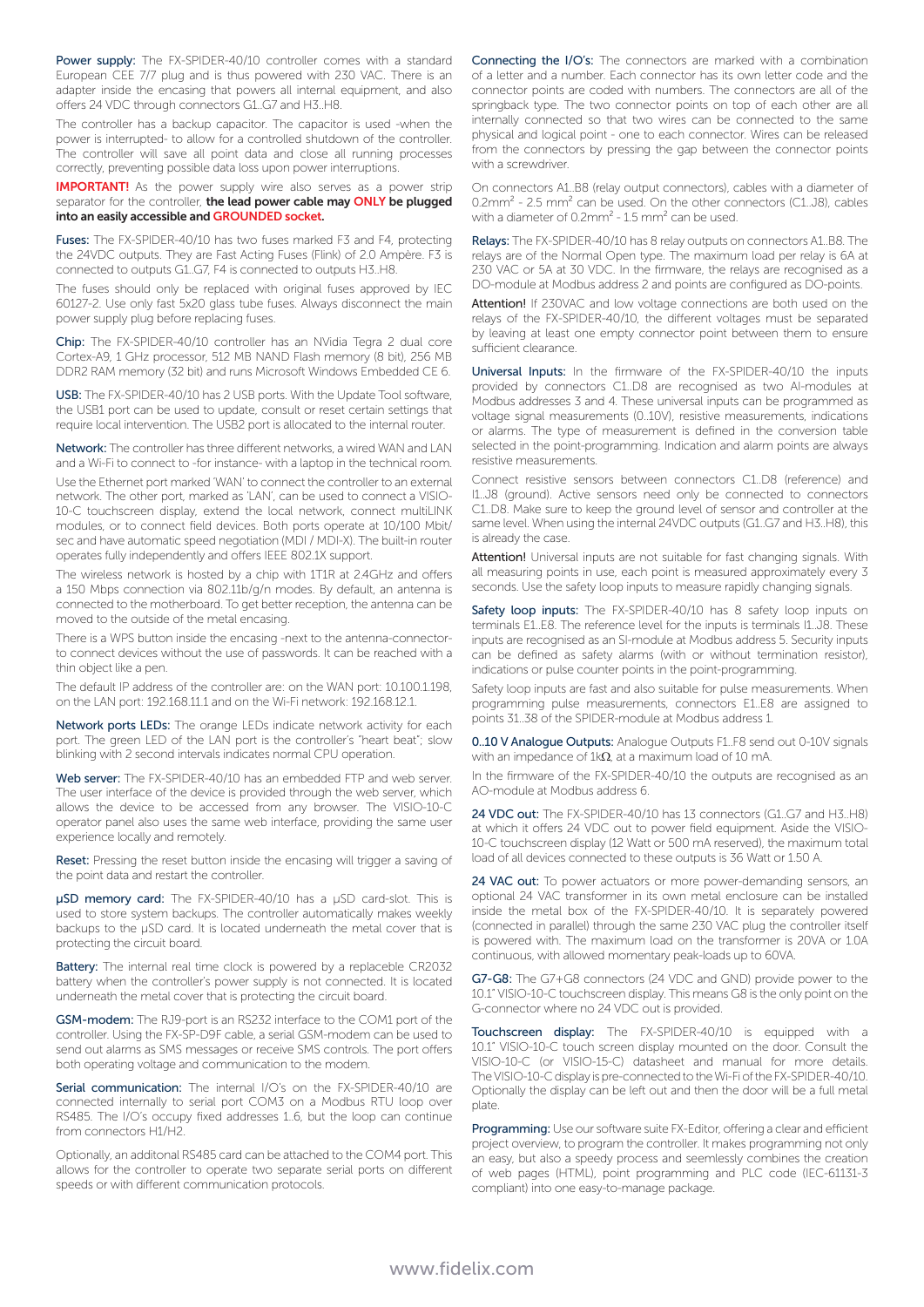## **Dimensions**